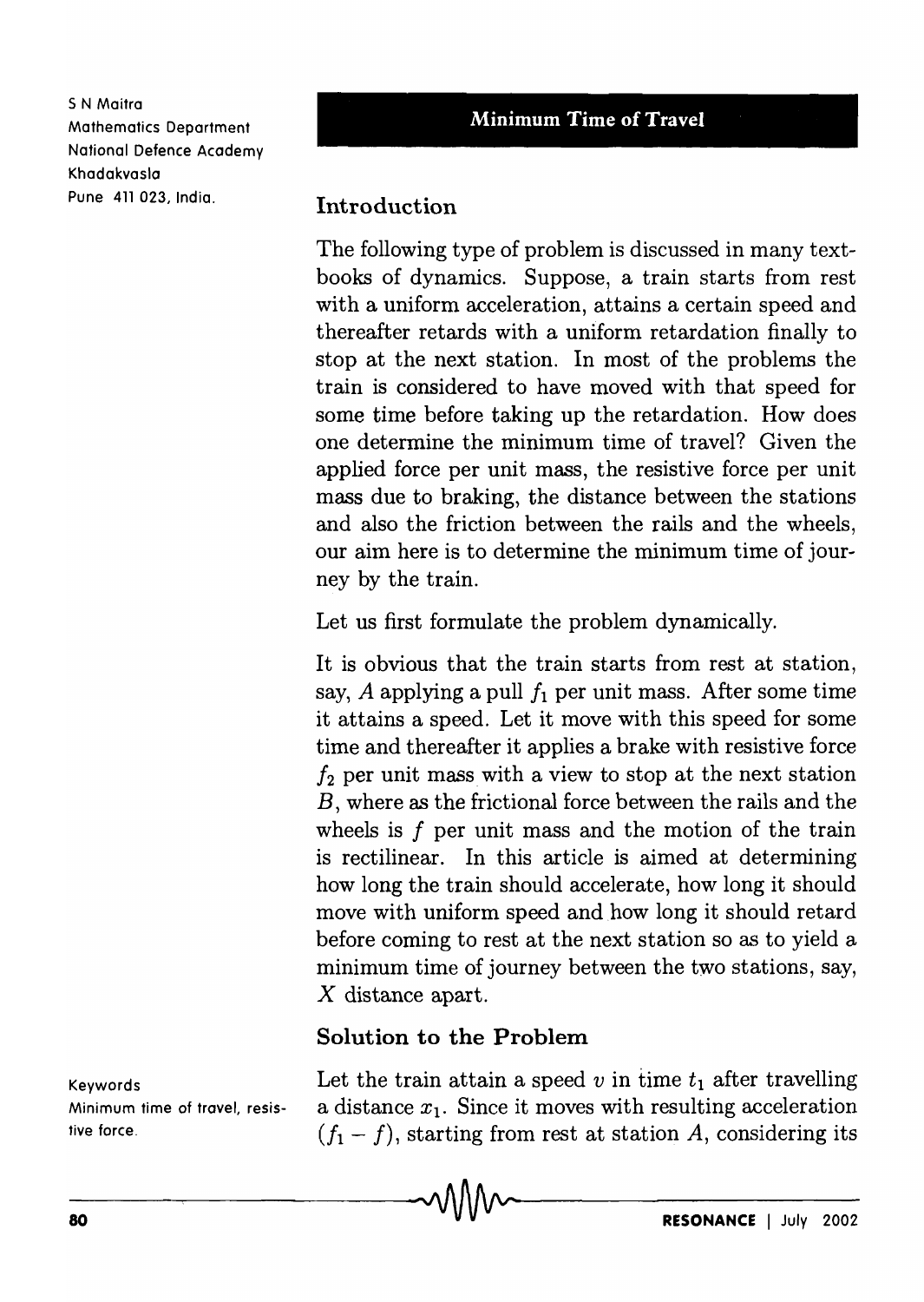rectilinear motion we get

$$
v = (f_1 - f)t_1, v^2 = 2(f_1 - f)x_1 \tag{1}
$$

Let the train travel a distance *x* with uniform velpcity *v*  for time t before it starts retarding so as to halt at the next station. Then we have

$$
x = vt.\t\t(2)
$$

Thereafter since the train moves with resulting retardation  $(f_2 + f)$  to cover a distance, say,  $x_2$  before it comes to rest at the next station *B,* one gets

$$
v = (f_2 + f)t_2, v^2 = 2(f_2 + f)x_2.
$$
 (3)

If  $T$  be the total time of travel by the train, (1) and (3) lead to

$$
T = v \left( \frac{1}{f_1 - f} + \frac{1}{f_2 + f} \right) + t \tag{4}
$$

$$
X = \frac{v^2}{2} \left( \frac{1}{f_1 - f} + \frac{1}{f_2 + f} \right) + vt. \tag{5}
$$

Eliminating  $t$  between (4) and (5) we get  $T$  as a function of  $v$ :

$$
T = \frac{X}{v} + \frac{v}{2} \left[ \frac{1}{f_1 - f} + \frac{1}{f_2 + f} \right]
$$
 (6)

This suggests that there exists a minimum time of travel by the train between the two stations for which it has to attain a certain speed  $v_{\text{opt}}$  because  $\frac{dT}{dv} = 0$  gives

$$
-\frac{X}{v^2} + \frac{1}{2} \left( \frac{1}{f_1 - f} + \frac{1}{f_2 + f} \right) = 0
$$
  
i.e.,  $v_{\text{opt}} = \left( \frac{2X}{\frac{1}{f_1 - f} + \frac{1}{f_2 + f}} \right)^{1/2}$  (7)

and also  $\frac{d^2T}{dv^2} > 0$  and in consequence of (5),

$$
t_{\rm opt} = 0.\t\t(8)
$$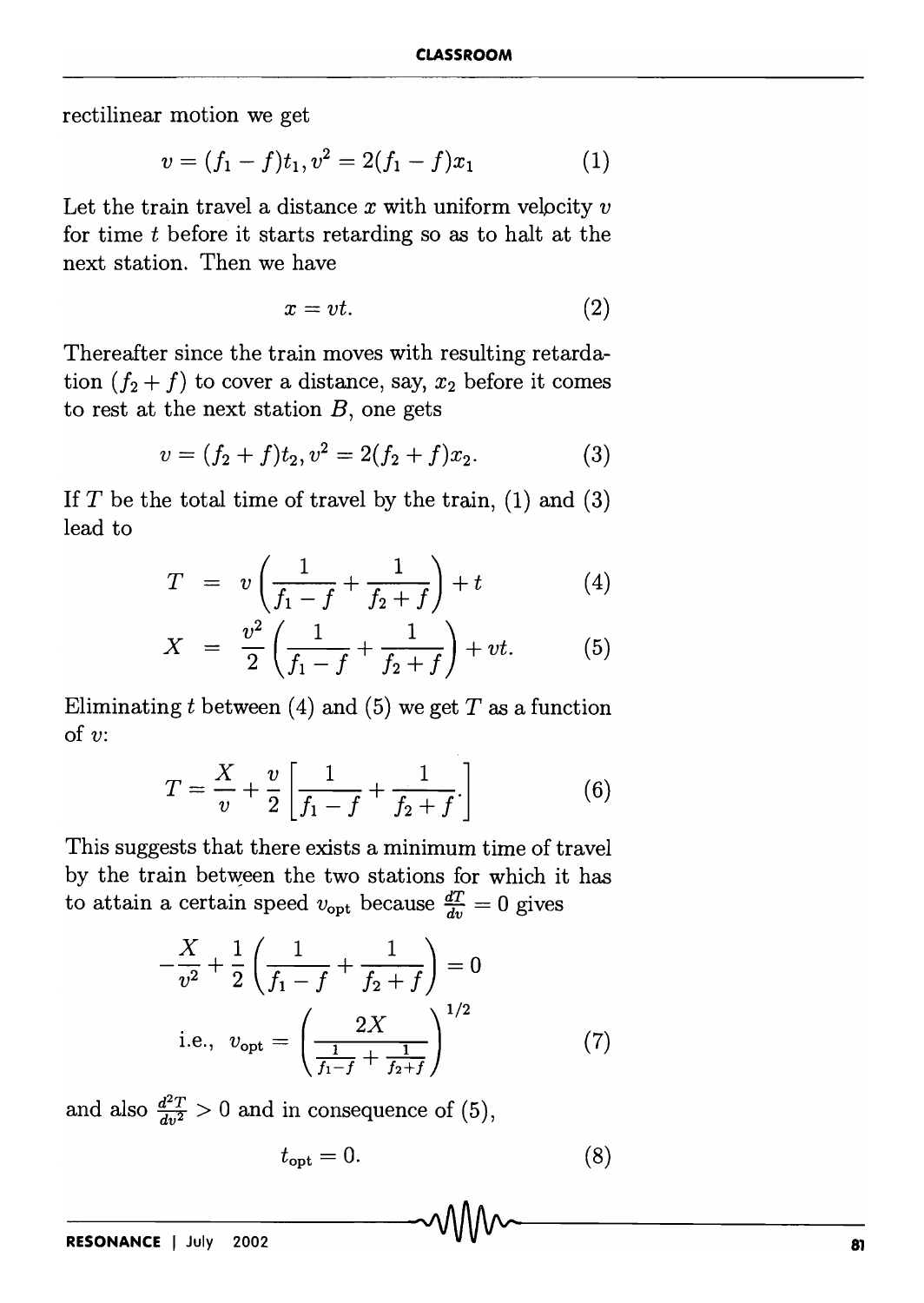## **CLASSROOM**

This reveals that to minimize this journey time the train has to accelerate to a maximum velocity given by (7) and, thereafter, has to retard to zero velocity at the next station i.e. with no travel with uniform velocity during the journey.

However, utilizing  $(1)$ ,  $(3)$ ,  $(6)$  and  $(7)$  we have

$$
(x_1)_{\text{opt}} = \frac{X}{\frac{1}{f_1 - f} + \frac{1}{f_2 + f}} \left( \frac{1}{f_1 - f} \right) \tag{9}
$$

$$
t_{1})_{\text{opt}} = \left(\frac{2X}{\frac{1}{f_1 - f} + \frac{1}{f_2 + f}}\right)^{1/2} \frac{1}{f_1 - f} \tag{10}
$$

$$
(x_2)_{\text{opt}} = \left(\frac{X}{\frac{1}{f_1 - f} + \frac{1}{f_2 + f}}\right) \left(\frac{1}{f_2 + f}\right) \tag{11}
$$

$$
(t_2)_{\text{opt}} = \left[ \frac{2X}{\left( \frac{1}{f_1 - f} + \frac{1}{f_2 + f} \right)} \right]^{1/2} \frac{1}{f_2 + f} \qquad (12)
$$

Hence the minimum total time of travel between two stations from rest to rest by the train is

$$
T_{\min} = (t_1)_{\text{opt}} + (t_2)_{\text{opt}}
$$
  
= 
$$
\left[ 2X \left( \frac{1}{f_1 - f} + \frac{1}{f_2 + f} \right) \right]^{1/2}
$$
 (13)

What has been established by the foregoing discussion? It is established that if a vehicle undertakes to go from one position at rest to another position at rest in a rectilinear path with a given acceleration and with a given retardation then it can complete the journey in a minimum time without moving with uniform speed for any part of the journey.

Here is a geometrical picture of the situation. Say the train starts with a fixed acceleration  $f_1$  (including friction) and accelerates upto a velocity *v,* moves with constant velocity for sometime and then slows down with